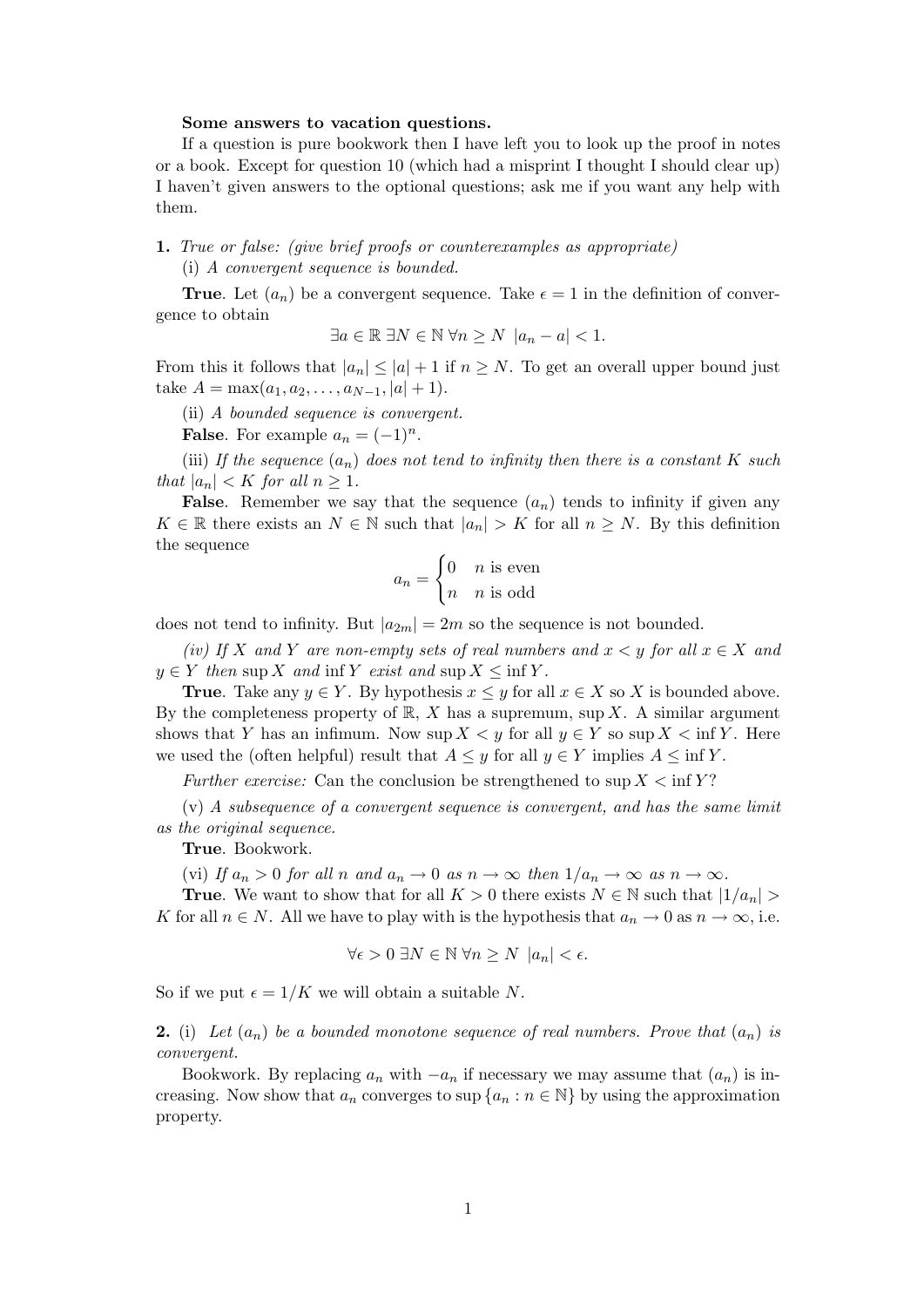(ii) Let  $b > 1$  be a fixed real number. We define a sequence  $(a_n)$  inductively by taking

$$
a_0 = b
$$
,  $a_{n+1} = \frac{a_n}{2} + \frac{b}{2a_n}$  for  $n \ge 0$ .

Prove that  $(a_n)$  converges. Show that if  $\beta = \lim_{n \to \infty} a_n$  then  $\beta > 0$  and  $\beta^2 = b$ .

Straightforward inductive arguments show that (a)  $a_n$  is positive, (b)  $a_n^2 \ge b$  and (c)  $a_{n+1} \le a_n$  for all n. So the sequence  $(a_n)$  is decreasing and bounded below. By part (a) it must converge to some  $\beta > 0$ . As  $\lim_{n\to\infty} a_n = \lim_{n\to\infty} a_{n+1}$ , the limit  $\beta$ must satisfy  $\beta = \beta/2 + b/2\beta$ . It follows that  $\beta^2 = b$ .

(iii) (\*) Show that if  $a_n \geq 1$  and  $|a_n - \beta| < \epsilon$  then  $|a_{n+1} - \beta| < \epsilon^2/2$ . Deduce that if for our initial guess  $a_0$  we pick the natural number whose square is nearest to b then  $|a_n - \beta| < 1/2^{2n-1}$ ). Can  $a_n = \beta$  for any n?

The first part is just a calculation:

$$
|a_{n+1} - \beta| = \left| \frac{a_n}{2} + \frac{b}{2a_n} - \beta \right|
$$
  
=  $(a_n - \beta)^2 / 2a_n$   
<  $\epsilon^2 / 2$ .

Now  $|a_0 - \beta| < 1$ , as otherwise there would be a natural number nearer  $\beta$  than  $a_0$ , and its square would be nearer b than  $a_0^2$ . The error estimate given in the question now follows by induction on n.

3. (i) State the Bolzano-Weierstrass Theorem concerning sequences of real numbers.

The Bolzano-Weierstass Theorem states that any bounded sequence of real numbers has a convergent subsequence. (There is an analogous version for sequences of complex numbers.)

(ii) What does it mean to say that a sequence is a Cauchy sequence? Prove that a sequence of real numbers is a Cauchy sequence if and only if it converges.

Bookwork.

(iii) Deduce that if the series  $\sum_{r=1}^{\infty} a_r$  converges absolutely then it converges. Give an example to show that the converse of this result is false.

The first part is bookwork. The series  $\sum_{r=1}^{\infty} a_r$  where  $a_r = (-1)^r / \sqrt{r}$  is convergent (by the alternating series test), but not absolutely convergent.

4. [BASED ON Q1 1999 MODS ANALYSIS.] Let  $(a_n)$  be a sequence of real numbers. What is meant by the statement that  $(a_n)$  is convergent?

Let  $(a_n)$  and  $(b_n)$  be sequences converging to the limits l and m respectively. Show that:

- (i) The sequence  $(a_n + b_n)$  converges to  $l + m$ .
- (ii) The sequence  $(a_nb_n)$  converges to lm.
- (iii) If  $a_n \leq b_n$  for all n then  $l \leq m$ .
- Yet more bookwork.

Give an example to show that if  $a_n < b_n$  for all n then it is not neccesarily true that  $l < m$ .

One could take  $a_n = 0$  for all n and  $b_n = 1/n$ . The moral of this example is that limits don't in general preserve 'sharp' inequalities, i.e. inequalities involving  $\langle$  or  $\rangle$ signs.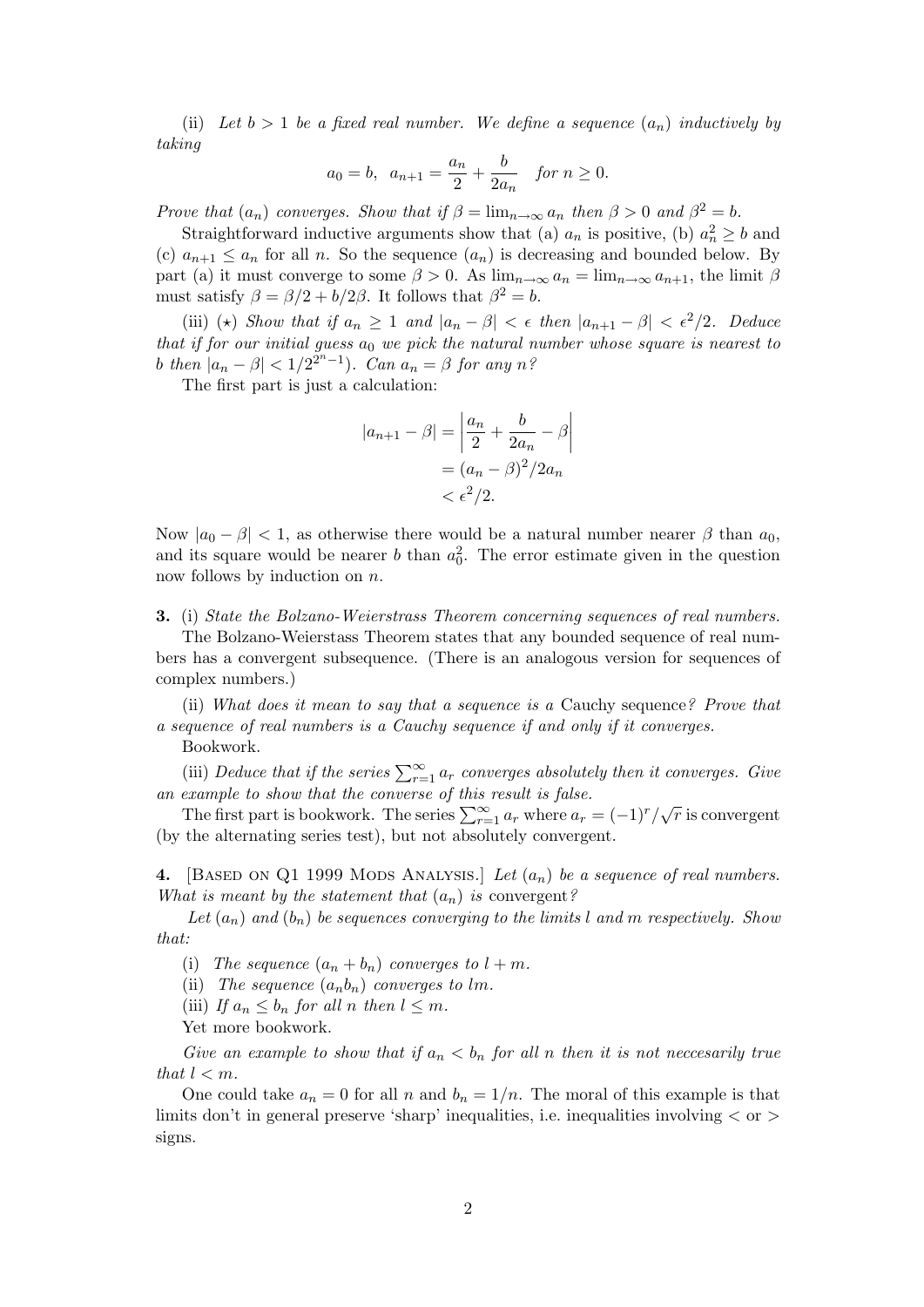Now suppose that  $l = 0$ . Define a new sequence  $(c_n)$  by  $c_n = \frac{1}{n}$  $\frac{1}{n} \sum_{r=1}^{n} a_r$ . Show that  $(c_n)$  also converges to 0.

Fix  $\epsilon > 0$ . Let  $|a_r| < \epsilon$  for all  $r \geq N$ . If  $n \geq N$  then

$$
\left|\frac{1}{n}\sum_{r=1}^{n}a_r\right| \leq \frac{1}{n}\sum_{r=1}^{n}|a_r| = \frac{1}{n}\sum_{r=1}^{N}|a_r| + \frac{1}{n}\sum_{r=N+1}^{n}|a_r| \leq \frac{1}{n}\sum_{r=1}^{N}|a_r| + \frac{n-N}{n}\epsilon.
$$

As n tends to  $\infty$  the first summand tends to 0, and the second is bounded by  $\epsilon$ . So  $\lim_{n\to\infty}c_n=0.$ 

**5.** [BASED ON Q4 2001 MODS ANALYSIS] State the comparison test and derive the integral test for a series of real numbers  $\sum_{r=1}^{\infty} a_r$ .

It's important to include all the neccessary conditions in the integral test: let  $f : \mathbb{R} \to \mathbb{R}$  be a *decreasing* function that takes values in the *positive* real numbers. The integral test states that the series with nth term  $f(n)$  converges if and only if the integral

$$
\int_{1}^{\infty} f(x) \mathrm{d}x
$$

converges.

Prove that the series  $\sum_{r=1}^{\infty} r^{-\alpha}$  converges if  $\alpha > 1$  and diverges if  $\alpha \leq 1$ . Determine whether the following series converge or diverge:

$$
\sum_{r=2}^{\infty} \frac{1}{r \log r}, \quad \sum_{r=1}^{\infty} \frac{1}{r} \sin \frac{1}{r}.
$$

The first part follows from an application of the integral test with the function  $f(x) = x^{-\alpha}$ . For the next part apply the integral test with the function  $f(x) =$  $1/x \log x$ , which has integral

$$
\int_2^t \frac{\mathrm{d}x}{x \log x} = \log \log t - \log \log 2.
$$

For the last one use the inequality  $\sin x \leq x$ , which is valid for all  $x \geq 0$  to get

$$
\sum_{r=1}^{n} \frac{1}{r} \sin \frac{1}{r} \le \sum_{r=1}^{n} \frac{1}{r^2}.
$$

The comparison test now shows that the series converges.

**9.** ( $\star$ ) Let  $\alpha > 0$  be an irrational number. Show that given  $N > 0$  there exist natural numbers m and n such that  $n \leq N$  and

$$
\left|\alpha-\frac{m}{n}\right|<\frac{1}{nN}
$$

[Hint: let  $\{x\}$  denote the fractional part of  $x \in \mathbb{R}$ . Apply the pigeonhole principle to the  $N + 1$  numbers  $0, {\{\alpha\}}, {\{2\alpha\}}, \ldots, {\{N\alpha\}}$ .] Deduce that for any  $\epsilon > 0$  there exist points  $(m, n) \in \mathbb{N} \times \mathbb{N}$  lying within a distance  $\epsilon$  of the line  $y = \alpha x$ .

The numbers  $0, {\alpha}, {\alpha}$ ,  ${2\alpha}, \ldots, {\alpha\}$  all lie between 0 and 1. So one of the disjoint intervals  $(0, 1/N)$ ,  $(1/N, 2/N)$ , ...,  $((N-1)/N, 1)$  must contain 2 of them. (We don't need to worry about endpoints as we supposed that  $\alpha$  was irrational.) If both  $\{r\alpha\}$  and  $\{s\alpha\}$  appear in one such interval then there is an integer m such that

$$
|r\alpha - s\alpha - m| < \frac{1}{N}.
$$